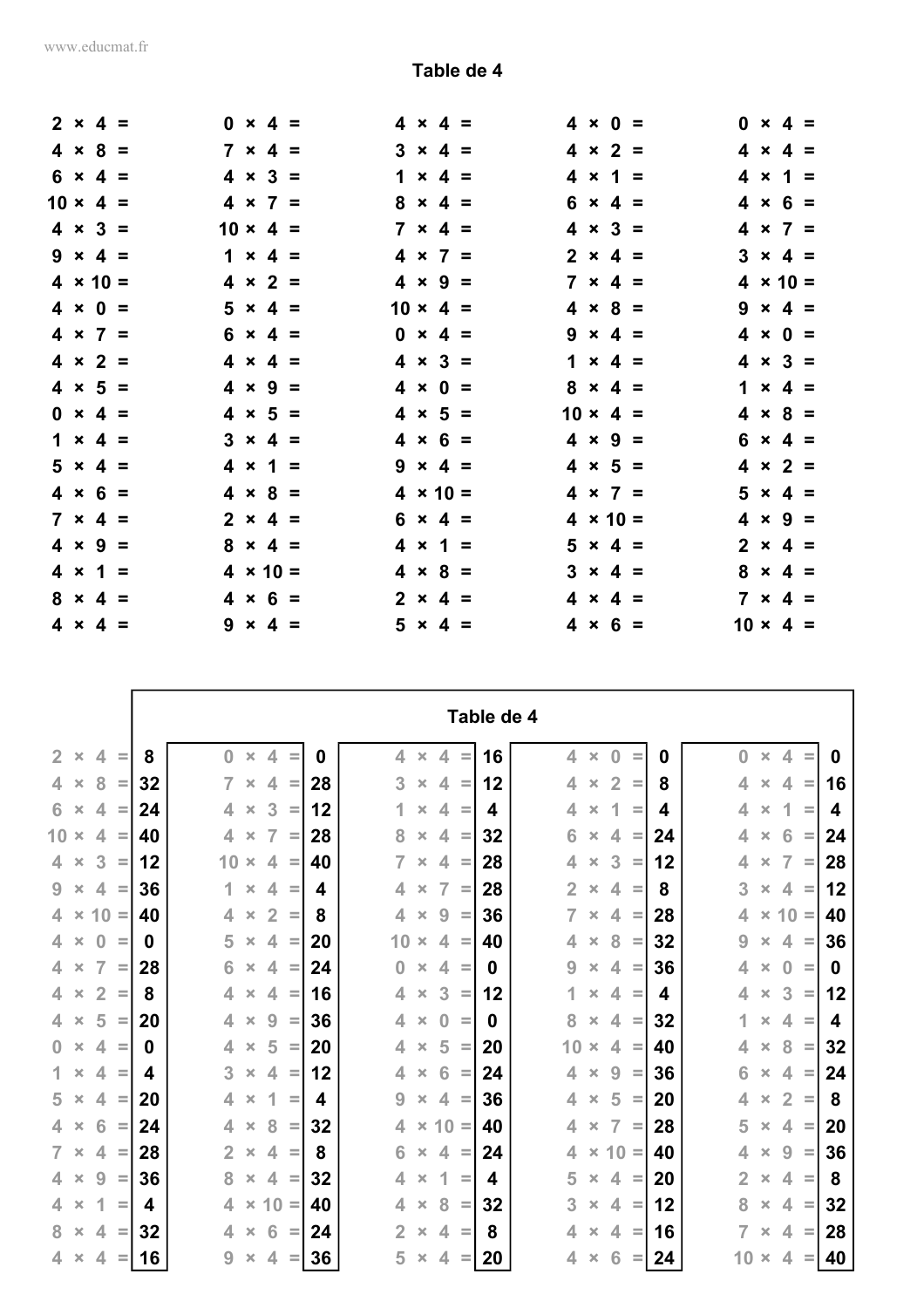|  | $5 \times 4 =$  |  | $7 \times 4 =$  |                 | $4 \times 10 =$ | $4 \times 3 =$<br>$4 \times 7 =$  |
|--|-----------------|--|-----------------|-----------------|-----------------|-----------------------------------|
|  | $2 \times 4 =$  |  | $3 \times 4 =$  |                 | $9 \times 4 =$  | $1 \times 4 =$<br>$4 \times 2 =$  |
|  | $10 \times 4 =$ |  | $4 \times 6 =$  |                 | $4 \times 7 =$  | $4 \times 8 =$<br>$4 \times 1 =$  |
|  | $1 \times 4 =$  |  | $4 \times 9 =$  |                 | $4 \times 4 =$  | $8 \times 4 =$<br>$4 \times 7 =$  |
|  | $4 \times 2 =$  |  | $2 \times 4 =$  |                 | $4 \times 1 =$  | $3 \times 4 =$<br>$9 \times 4 =$  |
|  | $4 \times 8 =$  |  | $9 \times 4 =$  |                 | $4 \times 3 =$  | $10 \times 4 =$<br>$0 \times 4 =$ |
|  | $8 \times 4 =$  |  | $6 \times 4 =$  |                 | $4 \times 5 =$  | $0 \times 4 =$<br>$4 \times 0 =$  |
|  | $4 \times 6 =$  |  | $4 \times 7 =$  |                 | $4 \times 0 =$  | $8 \times 4 =$<br>$4 \times 9 =$  |
|  | $4 \times 9 =$  |  | $4 \times 5 =$  |                 | $0 \times 4 =$  | $4 \times 10 =$<br>$9 \times 4 =$ |
|  | $4 \times 4 =$  |  | $10 \times 4 =$ |                 | $7 \times 4 =$  | $4 \times 6 =$<br>$6 \times 4 =$  |
|  | $4 \times 3 =$  |  | $4 \times 1 =$  |                 | $4 \times 9 =$  | $2 \times 4 =$<br>$5 \times 4 =$  |
|  | $6 \times 4 =$  |  | $0 \times 4 =$  |                 | $2 \times 4 =$  | $4 \times 8 =$<br>$7 \times 4 =$  |
|  | $4 \times 0 =$  |  | $4 \times 8 =$  |                 | $4 \times 6 =$  | $4 \times 2 =$<br>$4 \times 4 =$  |
|  | $4 \times 7 =$  |  | $4 \times 3 =$  | $10 \times 4 =$ |                 | $4 \times 4 =$<br>$4 \times 5 =$  |
|  | $0 \times 4 =$  |  | $8 \times 4 =$  |                 | $5 \times 4 =$  | $10 \times 4 =$<br>$3 \times 4 =$ |
|  | $3 \times 4 =$  |  | $5 \times 4 =$  |                 | $6 \times 4 =$  | $2 \times 4 =$<br>$4 \times 6 =$  |
|  | $7 \times 4 =$  |  | $1 \times 4 =$  |                 | $4 \times 8 =$  | $5 \times 4 =$<br>$6 \times 4 =$  |
|  | $9 \times 4 =$  |  | $4 \times 10 =$ |                 | $3 \times 4 =$  | $4 \times 10 =$<br>$4 \times 3 =$ |
|  | $4 \times 10 =$ |  | $4 \times 2 =$  |                 | $8 \times 4 =$  | $7 \times 4 =$<br>$4 \times 1 =$  |
|  | $4 \times 5 =$  |  | $4 \times 0 =$  |                 | $4 \times 2 =$  | $4 \times 9 =$<br>$1 \times 4 =$  |

|                                                                  |    |                |                |                |          |    |                  |                |                            |          | Table de 4 |                  |                       |                              |    |                          |                |                |          |    |
|------------------------------------------------------------------|----|----------------|----------------|----------------|----------|----|------------------|----------------|----------------------------|----------|------------|------------------|-----------------------|------------------------------|----|--------------------------|----------------|----------------|----------|----|
| 5<br>4<br>$\times$<br>$\equiv$                                   | 20 | $\overline{7}$ | $\pmb{\times}$ | $\overline{4}$ | $\equiv$ | 28 | $\blacktriangle$ |                | $\times$ 10 =              |          | 40         | $\blacktriangle$ | $\pmb{\times}$        | 3<br>Ξ                       | 12 | $\overline{\mathcal{L}}$ | $\pmb{\times}$ | $\overline{7}$ | $\equiv$ | 28 |
| $2 \times$<br>$\overline{4}$<br>$\equiv$                         | 8  | 3              | $\times$       | $\overline{4}$ | $\equiv$ | 12 | 9                |                | $\overline{4}$<br>$\times$ | $\equiv$ | 36         | 1                | $\pmb{\times}$        | $\overline{4}$<br>$\equiv$   | 4  | 4                        | $\pmb{\times}$ | $\overline{2}$ | $\equiv$ | 8  |
| $10 \times$<br>$\overline{\mathcal{A}}$<br>$\equiv$              | 40 | 4              | $\pmb{\times}$ | 6              | $\equiv$ | 24 | 4                |                | 7<br>$\pmb{\times}$        | $\equiv$ | 28         | 4                | $\times$              | 8<br>$\equiv$                | 32 | 4                        | $\pmb{\times}$ | 1              | $\equiv$ | 4  |
| $\overline{4}$<br>1.<br>$\times$<br>$\equiv$                     | 4  | 4              | $\pmb{\times}$ | 9              | $\equiv$ | 36 | 4                | $\times$       | $\overline{4}$             | $\equiv$ | 16         | 4                | $\pmb{\times}$        | $\overline{7}$<br>$\equiv$   | 28 | 8                        | $\pmb{\times}$ | 4              | $\equiv$ | 32 |
| $\overline{2}$<br>$\overline{4}$<br>$\pmb{\times}$<br>$\equiv$   | 8  | $\overline{2}$ | $\times$       | 4              | $\equiv$ | 8  | 4                |                | 1<br>$\pmb{\times}$        | $\equiv$ | 4          | 3                | $\times$              | 4<br>$\equiv$                | 12 | 9                        | $\pmb{\times}$ | 4              | $\equiv$ | 36 |
| $4 \times$<br>8<br>$\equiv$                                      | 32 | 9              | $\pmb{\times}$ | 4              | $\equiv$ | 36 | 4                | $\times$       | 3                          | $\equiv$ | 12         | 0                | $\pmb{\times}$        | $\blacktriangle$<br>$\equiv$ | 0  | 10                       | $\pmb{\times}$ | 4              | $\equiv$ | 40 |
| 8<br>$\overline{4}$<br>$\mathbf{x}$<br>$\equiv$                  | 32 | 6              | $\pmb{\times}$ | $\overline{4}$ | $=$      | 24 | 4                | $\pmb{\times}$ | 5                          | $\equiv$ | 20         | 4                | $\pmb{\times}$        | $\bf{0}$<br>$\equiv$         | 0  | 0                        | $\pmb{\times}$ | 4              | $\equiv$ | 0  |
| 6<br>$4 \times$<br>$\equiv$                                      | 24 | 4              | $\pmb{\times}$ | $\overline{7}$ | $\equiv$ | 28 | 4                |                | $\bf{0}$<br>$\times$       | $\equiv$ | 0          | 8                | $\times$              | 4<br>$\equiv$                | 32 | 4                        | $\pmb{\times}$ | 9              | $\equiv$ | 36 |
| 9<br>$\overline{4}$<br>$\times$<br>$\equiv$                      | 36 | 4              | $\pmb{\times}$ | 5              | $\equiv$ | 20 | $\bf{0}$         | $\times$       | $\overline{\mathcal{A}}$   | $\equiv$ | 0          | 9                | $\times$              | 4<br>$\equiv$                | 36 | 4                        | $\pmb{\times}$ | $10 =$         |          | 40 |
| $4 \times$<br>4<br>$\equiv$                                      | 16 | $10 \times$    |                | 4              | $\equiv$ | 40 | $\overline{7}$   | $\pmb{\times}$ | 4                          | $\equiv$ | 28         | 6                | $\times$              | 4<br>$\equiv$                | 24 | 4                        | $\pmb{\times}$ | 6              | $\equiv$ | 24 |
| 3<br>$\overline{4}$<br>$\times$<br>$\equiv$                      | 12 | 4              | $\times$       | 1              | Ξ        | 4  | 4                |                | 9<br>$\times$              | $\equiv$ | 36         | $\overline{2}$   | $\times$              | $\overline{4}$<br>$\equiv$   | 8  | 5                        | $\pmb{\times}$ | 4              | $\equiv$ | 20 |
| $6 \times$<br>$\overline{\mathcal{A}}$<br>$\equiv$               | 24 | $\bf{0}$       | $\pmb{\times}$ | 4              | $\equiv$ | 0  | $\overline{2}$   | $\times$       | 4                          | $\equiv$ | 8          | 7                | $\pmb{\times}$        | 4<br>$\equiv$                | 28 | 4                        | $\pmb{\times}$ | 8              | $\equiv$ | 32 |
| $4 \times$<br>$\mathbf{0}$<br>$\equiv$                           | 0  | $\overline{4}$ | $\pmb{\times}$ | 8              | $\equiv$ | 32 | 4                | $\pmb{\times}$ | 6                          | $\equiv$ | 24         | 4                | $\pmb{\times}$        | $\overline{2}$<br>$\equiv$   | 8  | 4                        | $\pmb{\times}$ | 4              | $\equiv$ | 16 |
| $\overline{7}$<br>$\blacktriangle$<br>$\pmb{\times}$<br>$\equiv$ | 28 | 4              | $\pmb{\times}$ | 3              | $\equiv$ | 12 | 10               | $\times$       | $\overline{4}$             | $\equiv$ | 40         | 4                | $\times$              | $\overline{4}$<br>$\equiv$   | 16 | 4                        | $\pmb{\times}$ | 5              | $\equiv$ | 20 |
| $\mathbf{0}$<br>$\overline{\mathcal{A}}$<br>$\times$<br>$\equiv$ | 0  | 8              | $\pmb{\times}$ | 4              | $\equiv$ | 32 | 5                | $\times$       | $\overline{4}$             | $\equiv$ | 20         | 10               | $\pmb{\times}$        | 4<br>$\equiv$                | 40 | 3                        | $\pmb{\times}$ | 4              | $\equiv$ | 12 |
| $3 -$<br>$\overline{\mathcal{A}}$<br>$\times$<br>$\equiv$        | 12 | 5              | $\pmb{\times}$ | 4              | $\equiv$ | 20 | 6                | $\times$       | 4                          | $\equiv$ | 24         | 4                | $\pmb{\times}$        | 6<br>$\equiv$                | 24 | $\overline{2}$           | $\pmb{\times}$ | 4              | $\equiv$ | 8  |
| $\overline{4}$<br>$\overline{7}$<br>$\pmb{\times}$<br>$\equiv$   | 28 | 1              | $\times$       | $\overline{4}$ | $\equiv$ | 4  | 4                |                | 8<br>$\pmb{\times}$        | $\equiv$ | 32         | 5                | $\pmb{\times}$        | $\overline{4}$<br>$\equiv$   | 20 | 6                        | $\pmb{\times}$ | 4              | $\equiv$ | 24 |
| 9<br>4<br>$\times$<br>Ξ                                          | 36 | 4              | $\times$       | $10 =$         |          | 40 | 3                | $\pmb{\times}$ | 4                          | $\equiv$ | 12         | 4                |                       | $\times$ 10 =                | 40 | 4                        | $\times$       | 3              | $\equiv$ | 12 |
| $10 =$<br>$4 \times$                                             | 40 | 4              | $\pmb{\times}$ | $\overline{2}$ | $\equiv$ | 8  | 8                |                | 4<br>$\times$              | $\equiv$ | 32         | 4                | $\times$              | 1<br>$\equiv$                | 4  | $\overline{7}$           | $\pmb{\times}$ | 4              | $\equiv$ | 28 |
| 5<br>$4 \times$<br>$\equiv$                                      | 20 | 4              | $\pmb{\times}$ | $\bf{0}$       | ≡        | 0  | 4                | $\times$       | $\overline{2}$             | Ξ        | 8          | 4                | $\boldsymbol{\times}$ | 9                            | 36 | 1                        | ×              | 4              | Ξ        | 4  |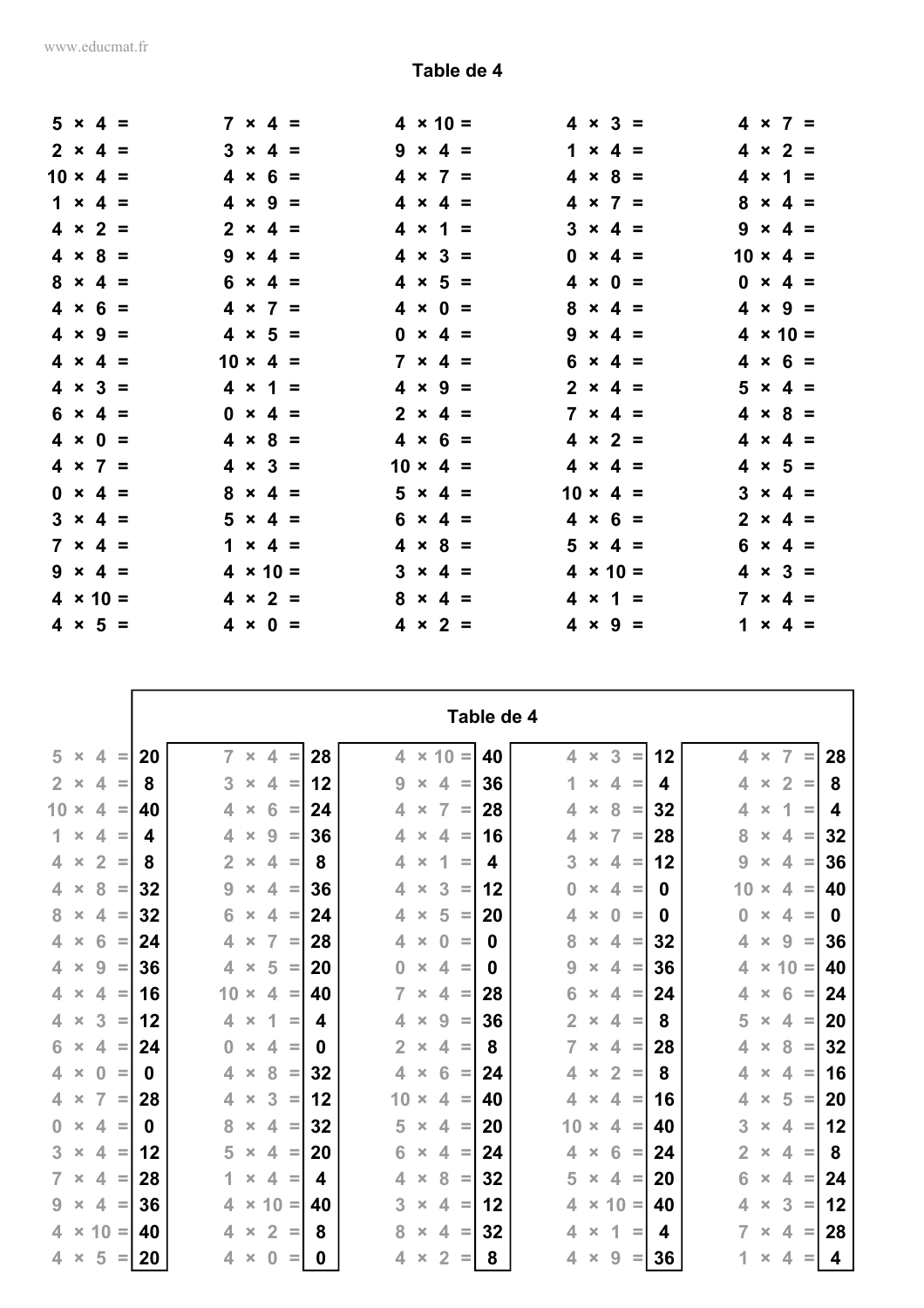|  | $4 \times 4 =$  |  | $4 \times 1 =$  |                 | $4 \times 10 =$ | $4 \times 9 =$<br>$6 \times 4 =$  |
|--|-----------------|--|-----------------|-----------------|-----------------|-----------------------------------|
|  | $6 \times 4 =$  |  | $1 \times 4 =$  |                 | $9 \times 4 =$  | $4 \times 6 =$<br>$9 \times 4 =$  |
|  | $8 \times 4 =$  |  | $2 \times 4 =$  |                 | $4 \times 0 =$  | $10 \times 4 =$<br>$7 \times 4 =$ |
|  | $4 \times 10 =$ |  | $4 \times 3 =$  |                 | $7 \times 4 =$  | $4 \times 0 =$<br>$4 \times 3 =$  |
|  | $7 \times 4 =$  |  | $4 \times 5 =$  |                 | $3 \times 4 =$  | $4 \times 5 =$<br>$8 \times 4 =$  |
|  | $9 \times 4 =$  |  | $7 \times 4 =$  |                 | $6 \times 4 =$  | $2 \times 4 =$<br>$9 \times 4 =$  |
|  | $10 \times 4 =$ |  | $4 \times 10 =$ |                 | $4 \times 7 =$  | $10 \times 4 =$<br>$3 \times 4 =$ |
|  | $3 \times 4 =$  |  | $9 \times 4 =$  |                 | $0 \times 4 =$  | $5 \times 4 =$<br>$8 \times 4 =$  |
|  | $4 \times 6 =$  |  | $5 \times 4 =$  |                 | $4 \times 6 =$  | $4 \times 7 =$<br>$4 \times 7 =$  |
|  | $4 \times 8 =$  |  | $10 \times 4 =$ |                 | $8 \times 4 =$  | $0 \times 4 =$<br>$4 \times 8 =$  |
|  | $0 \times 4 =$  |  | $4 \times 9 =$  |                 | $4 \times 4 =$  | $4 \times 5 =$<br>$1 \times 4 =$  |
|  | $4 \times 1 =$  |  | $4 \times 2 =$  |                 | $4 \times 8 =$  | $4 \times 10 =$<br>$4 \times 3 =$ |
|  | $1 \times 4 =$  |  | $6 \times 4 =$  |                 | $5 \times 4 =$  | $4 \times 10 =$<br>$5 \times 4 =$ |
|  | $4 \times 2 =$  |  | $8 \times 4 =$  |                 | $4 \times 2 =$  | $7 \times 4 =$<br>$4 \times 4 =$  |
|  | $4 \times 7 =$  |  | $4 \times 6 =$  |                 | $4 \times 3 =$  | $4 \times 1 =$<br>$4 \times 4 =$  |
|  | $5 \times 4 =$  |  | $4 \times 4 =$  |                 | $4 \times 5 =$  | $4 \times 6 =$<br>$4 \times 1 =$  |
|  | $4 \times 0 =$  |  | $3 \times 4 =$  |                 | $4 \times 9 =$  | $2 \times 4 =$<br>$3 \times 4 =$  |
|  | $4 \times 9 =$  |  | $4 \times 8 =$  |                 | $1 \times 4 =$  | $1 \times 4 =$<br>$6 \times 4 =$  |
|  | $4 \times 3 =$  |  | $4 \times 7 =$  | $10 \times 4 =$ |                 | $4 \times 2 =$<br>$0 \times 4 =$  |
|  | $4 \times 5 =$  |  | $4 \times 0 =$  |                 | $2 \times 4 =$  | $4 \times 8 =$<br>$4 \times 2 =$  |
|  |                 |  |                 |                 |                 |                                   |

|                                                                |    |                          |                |                |          |    |                |                |                |          | Table de 4 |                |                       |                          |          |          |                |                |                |          |    |
|----------------------------------------------------------------|----|--------------------------|----------------|----------------|----------|----|----------------|----------------|----------------|----------|------------|----------------|-----------------------|--------------------------|----------|----------|----------------|----------------|----------------|----------|----|
| $\blacktriangle$<br>4.<br>$\times$<br>$\equiv$                 | 16 | $\overline{\mathcal{A}}$ | $\pmb{\times}$ | 1              | Ξ        | 4  | $\overline{4}$ |                | $\times$ 10 =  |          | 40         | 6              | $\pmb{\times}$        | $\overline{\mathcal{A}}$ | $\equiv$ | 24       | ◢              | $\pmb{\times}$ | 9              | $\equiv$ | 36 |
| 6 <sup>1</sup><br>4<br>$\pmb{\times}$<br>$\equiv$              | 24 | 1                        | $\pmb{\times}$ | 4              | $\equiv$ | 4  | 9              | $\times$       | 4              | $\equiv$ | 36         | 4              | $\pmb{\times}$        | 6                        | $\equiv$ | 24       | 9              | $\pmb{\times}$ | 4              | $\equiv$ | 36 |
| $8 \times$<br>4<br>$\equiv$                                    | 32 | $\overline{2}$           | $\pmb{\times}$ | 4              | $\equiv$ | 8  | 4              | $\pmb{\times}$ | $\bf{0}$       | $\equiv$ | 0          | 10             | $\pmb{\times}$        | 4                        | $\equiv$ | 40       | 7              | $\pmb{\times}$ | 4              | $\equiv$ | 28 |
| $4 \times 10 =$                                                | 40 | $\overline{4}$           | $\times$       | 3              | $\equiv$ | 12 | $\overline{7}$ | $\pmb{\times}$ | $\overline{4}$ | $\equiv$ | 28         | 4              | $\pmb{\times}$        | $\bf{0}$                 | $\equiv$ | $\bf{0}$ | 4              | $\pmb{\times}$ | 3              | $\equiv$ | 12 |
| $\overline{7}$<br>$\overline{4}$<br>$\times$<br>$\equiv$       | 28 | 4                        | $\times$       | 5              | $\equiv$ | 20 | 3              | $\times$       | $\overline{4}$ | $\equiv$ | 12         | 8              | $\times$              | 4                        | $\equiv$ | 32       | 4              | $\times$       | 5              | $\equiv$ | 20 |
| 9<br>$\overline{4}$<br>$\pmb{\times}$<br>$\equiv$              | 36 | $\overline{7}$           | $\times$       | 4              | $\equiv$ | 28 | 6              | $\times$       | $\overline{4}$ | $\equiv$ | 24         | 9              | $\pmb{\times}$        | $\overline{4}$           | $\equiv$ | 36       | $\overline{2}$ | $\times$       | 4              | $\equiv$ | 8  |
| $10 \times$<br>4<br>$\equiv$                                   | 40 | 4                        |                | $\times$ 10 =  |          | 40 | 4              | $\pmb{\times}$ | $\overline{7}$ | $\equiv$ | 28         | 3              | $\pmb{\times}$        | 4                        | $\equiv$ | 12       | 10             | $\times$       | 4              | $\equiv$ | 40 |
| $3 \times$<br>$\overline{4}$<br>$\equiv$                       | 12 | 9                        | $\times$       | 4              | $\equiv$ | 36 | 0              | $\times$       | $\overline{4}$ | $\equiv$ | 0          | 5              | $\pmb{\times}$        | 4                        | $\equiv$ | 20       | 8              | $\times$       | 4              | $\equiv$ | 32 |
| $4 -$<br>$6\phantom{1}6$<br>$\pmb{\times}$<br>$\equiv$         | 24 | 5                        | $\pmb{\times}$ | 4              | $\equiv$ | 20 | 4              | $\pmb{\times}$ | 6              | $\equiv$ | 24         | 4              | $\boldsymbol{\times}$ | 7                        | $\equiv$ | 28       | 4              | $\pmb{\times}$ | $\overline{7}$ | $\equiv$ | 28 |
| 8<br>$4 \times$<br>$\equiv$                                    | 32 | $10 \times$              |                | 4              | $\equiv$ | 40 | 8              | $\times$       | 4              | $\equiv$ | 32         | $\bf{0}$       | $\pmb{\times}$        | 4                        | $\equiv$ | $\bf{0}$ | 4              | $\times$       | 8              | $\equiv$ | 32 |
| $\mathbf{0}$<br>$\pmb{\times}$<br>$\overline{4}$<br>$\equiv$   | 0  | 4                        | $\pmb{\times}$ | 9              | Ξ        | 36 | 4              | $\pmb{\times}$ | 4              | $\equiv$ | 16         | 4              | $\pmb{\times}$        | 5                        | $\equiv$ | 20       | 1              | $\pmb{\times}$ | 4              | $\equiv$ | 4  |
| 1<br>4<br>$\times$<br>$\equiv$                                 | 4  | 4                        | $\pmb{\times}$ | $\overline{2}$ | $\equiv$ | 8  | 4              | $\times$       | 8              | $\equiv$ | 32         | 4              | $\pmb{\times}$        | 3                        | $\equiv$ | 12       | 4              | $\pmb{\times}$ | $10 =$         |          | 40 |
| 1<br>$\overline{\mathcal{A}}$<br>$\pmb{\times}$<br>$\equiv$    | 4  | 6                        | $\pmb{\times}$ | 4              | $\equiv$ | 24 | 5              | $\times$       | $\overline{4}$ | $\equiv$ | 20         | 4              | $\pmb{\times}$        | $10 =$                   |          | 40       | 5              | $\pmb{\times}$ | 4              | $\equiv$ | 20 |
| $\overline{2}$<br>$\overline{4}$<br>$\pmb{\times}$<br>$\equiv$ | 8  | 8                        | $\pmb{\times}$ | 4              | $\equiv$ | 32 | 4              | $\times$       | $\overline{2}$ | $\equiv$ | 8          | $\overline{7}$ | $\pmb{\times}$        | $\overline{4}$           | $\equiv$ | 28       | 4              | $\pmb{\times}$ | 4              | $\equiv$ | 16 |
| 7<br>4.<br>$\times$<br>$\equiv$                                | 28 | 4                        | $\times$       | 6              | $\equiv$ | 24 | 4              | $\times$       | 3              | $\equiv$ | 12         | 4              | $\times$              | $\overline{4}$           | $\equiv$ | 16       | 4              | $\times$       | 1              | $\equiv$ | 4  |
| $5 \times$<br>$\overline{\mathcal{A}}$<br>$\equiv$             | 20 | 4                        | $\pmb{\times}$ | 4              | $\equiv$ | 16 | 4              | $\pmb{\times}$ | 5              | $\equiv$ | 20         | 4              | $\pmb{\times}$        | 1                        | $\equiv$ | 4        | 4              | $\pmb{\times}$ | 6              | $\equiv$ | 24 |
| $\overline{4}$<br>$\mathbf{0}$<br>$\times$<br>$\equiv$         | 0  | 3                        | $\times$       | $\overline{4}$ | $\equiv$ | 12 | 4              | $\times$       | 9              | $\equiv$ | 36         | $\overline{2}$ | $\times$              | $\overline{4}$           | $\equiv$ | 8        | 3              | $\times$       | 4              | $\equiv$ | 12 |
| $4 \times$<br>9<br>$\equiv$                                    | 36 | 4                        | $\pmb{\times}$ | 8              | $\equiv$ | 32 | 1.             | $\pmb{\times}$ | 4              | $\equiv$ | 4          | 1              | $\pmb{\times}$        | 4                        | $\equiv$ | 4        | 6              | $\pmb{\times}$ | 4              | $\equiv$ | 24 |
| 3<br>$4 \times$<br>$\equiv$                                    | 12 | 4                        | $\pmb{\times}$ | $\overline{7}$ | $\equiv$ | 28 | 10             | $\times$       | $\overline{4}$ | $\equiv$ | 40         | 4              | $\times$              | $\overline{2}$           | $\equiv$ | 8        | $\bf{0}$       | $\pmb{\times}$ | 4              | $\equiv$ | 0  |
| 5<br>$4 \times$<br>$\equiv$                                    | 20 | 4                        | $\pmb{\times}$ | $\bf{0}$       | $=$      | 0  | $\overline{2}$ | $\times$       | 4              | $=$      | 8          | 4              | $\times$              | 8                        | ≡        | 32       | 4              | ×              | $\overline{2}$ | $=$      | 8  |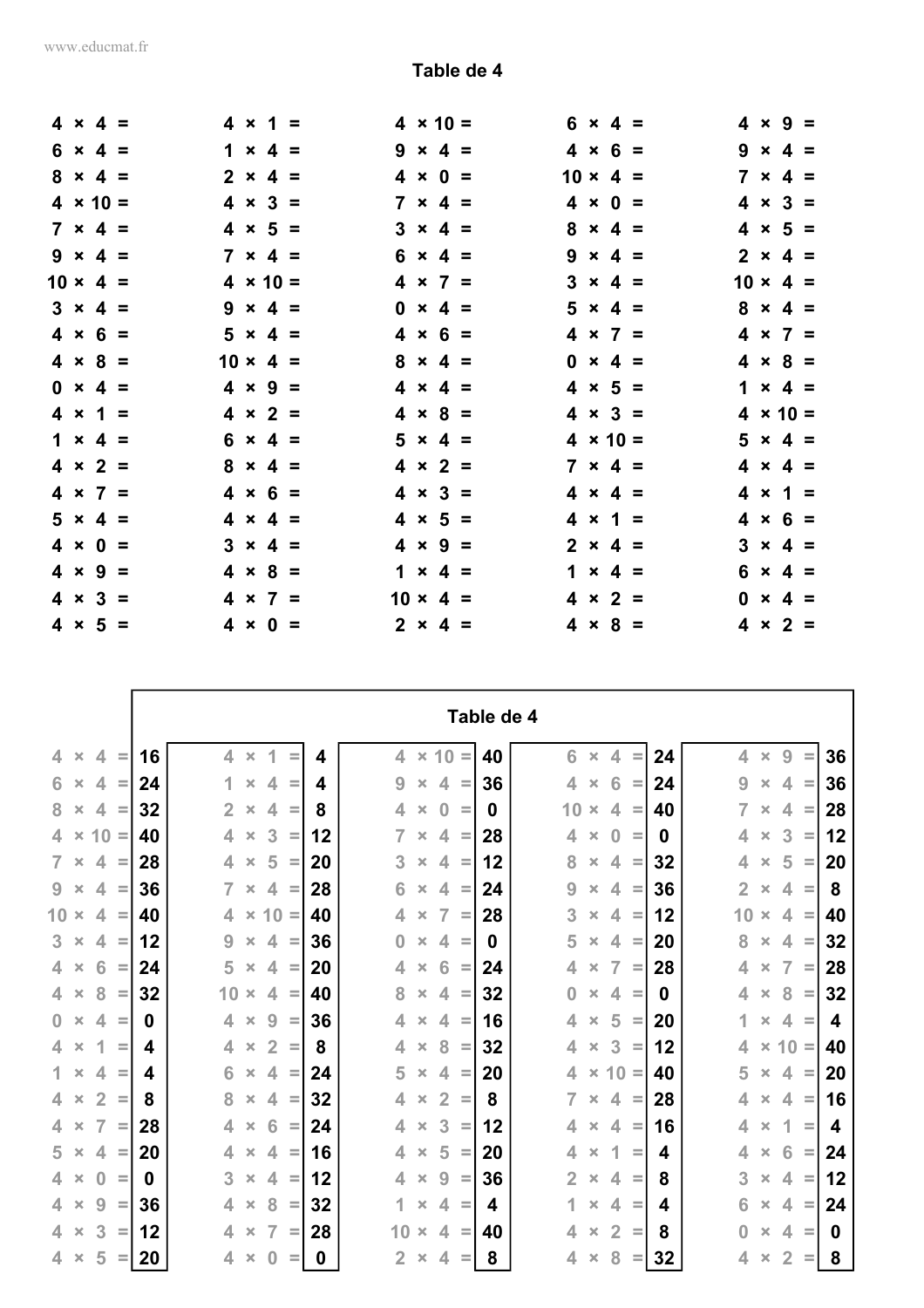r

|  | $6 \times 4 =$  |  | $4 \times 10 =$ |  |                 | $7 \times 4 =$  | $5 \times 4 =$  |  | $4 \times 6 =$  |  |
|--|-----------------|--|-----------------|--|-----------------|-----------------|-----------------|--|-----------------|--|
|  | $4 \times 10 =$ |  | $7 \times 4 =$  |  |                 | $4 \times 0 =$  | $2 \times 4 =$  |  | $7 \times 4 =$  |  |
|  | $4 \times 7 =$  |  | $4 \times 9 =$  |  |                 | $4 \times 4 =$  | $10 \times 4 =$ |  | $5 \times 4 =$  |  |
|  | $4 \times 9 =$  |  | $4 \times 5 =$  |  |                 | $3 \times 4 =$  | $8 \times 4 =$  |  | $4 \times 4 =$  |  |
|  | $4 \times 5 =$  |  | $3 \times 4 =$  |  |                 | $8 \times 4 =$  | $4 \times 6 =$  |  | $4 \times 10 =$ |  |
|  | $0 \times 4 =$  |  | $4 \times 2 =$  |  |                 | $0 \times 4 =$  | $4 \times 5 =$  |  | $2 \times 4 =$  |  |
|  | $4 \times 2 =$  |  | $1 \times 4 =$  |  | $10 \times 4 =$ |                 | $1 \times 4 =$  |  | $4 \times 5 =$  |  |
|  | $4 \times 6 =$  |  | $4 \times 1 =$  |  |                 | $4 \times 2 =$  | $3 \times 4 =$  |  | $10 \times 4 =$ |  |
|  | $5 \times 4 =$  |  | $6 \times 4 =$  |  |                 | $4 \times 3 =$  | $4 \times 1 =$  |  | $4 \times 3 =$  |  |
|  | $7 \times 4 =$  |  | $4 \times 8 =$  |  |                 | $1 \times 4 =$  | $9 \times 4 =$  |  | $1 \times 4 =$  |  |
|  | $2 \times 4 =$  |  | $4 \times 6 =$  |  |                 | $9 \times 4 =$  | $4 \times 3 =$  |  | $4 \times 8 =$  |  |
|  | $1 \times 4 =$  |  | $4 \times 0 =$  |  |                 | $4 \times 8 =$  | $4 \times 2 =$  |  | $4 \times 7 =$  |  |
|  | $9 \times 4 =$  |  | $5 \times 4 =$  |  |                 | $2 \times 4 =$  | $4 \times 0 =$  |  | $3 \times 4 =$  |  |
|  | $4 \times 8 =$  |  | $0 \times 4 =$  |  |                 | $5 \times 4 =$  | $4 \times 9 =$  |  | $9 \times 4 =$  |  |
|  | $4 \times 0 =$  |  | $4 \times 7 =$  |  |                 | $4 \times 10 =$ | $6 \times 4 =$  |  | $4 \times 0 =$  |  |
|  | $4 \times 3 =$  |  | $2 \times 4 =$  |  |                 | $4 \times 6 =$  | $4 \times 4 =$  |  | $8 \times 4 =$  |  |
|  | $3 \times 4 =$  |  | $4 \times 4 =$  |  |                 | $4 \times 9 =$  | $4 \times 7 =$  |  | $4 \times 9 =$  |  |
|  | $10 \times 4 =$ |  | $4 \times 3 =$  |  |                 | $4 \times 5 =$  | $0 \times 4 =$  |  | $4 \times 2 =$  |  |
|  | $4 \times 4 =$  |  | $8 \times 4 =$  |  |                 | $4 \times 7 =$  | $7 \times 4 =$  |  | $4 \times 1 =$  |  |
|  | $8 \times 4 =$  |  | $10 \times 4 =$ |  |                 | $6 \times 4 =$  | $4 \times 10 =$ |  | $6 \times 4 =$  |  |

|                                                                |    |                |                |                |          |    |                |                |                          |          | Table de 4 |                |                |                         |          |    |                |                |                |          |    |
|----------------------------------------------------------------|----|----------------|----------------|----------------|----------|----|----------------|----------------|--------------------------|----------|------------|----------------|----------------|-------------------------|----------|----|----------------|----------------|----------------|----------|----|
| 6<br>$\overline{4}$<br>$\pmb{\times}$<br>$\equiv$              | 24 | $\overline{4}$ |                | $\times$ 10 =  |          | 40 | $\overline{7}$ | $\pmb{\times}$ | $\overline{4}$           | $\equiv$ | 28         | 5              | $\pmb{\times}$ | $\overline{\mathbf{4}}$ | $\equiv$ | 20 | 4              | $\pmb{\times}$ | 6              | $\equiv$ | 24 |
| $10 =$<br>$4 \times$                                           | 40 | $\overline{7}$ | $\pmb{\times}$ | $\overline{4}$ | $\equiv$ | 28 | 4              | $\times$       | $\bf{0}$                 | $\equiv$ | 0          | $\overline{2}$ | $\pmb{\times}$ | 4                       | $\equiv$ | 8  | $\overline{7}$ | $\pmb{\times}$ | 4              | Ξ        | 28 |
| $\overline{7}$<br>$4 \times$<br>Ξ                              | 28 | 4              | $\pmb{\times}$ | 9              | $\equiv$ | 36 | 4              | $\times$       | 4                        | $\equiv$ | 16         | 10             | $\times$       | 4                       | $\equiv$ | 40 | 5              | $\pmb{\times}$ | 4              | $\equiv$ | 20 |
| 9<br>$\overline{4}$<br>$\times$<br>$\equiv$                    | 36 | 4              | $\times$       | 5              | $\equiv$ | 20 | 3              | $\times$       | $\overline{4}$           | $\equiv$ | 12         | 8              | $\times$       | $\overline{4}$          | $\equiv$ | 32 | 4              | $\times$       | 4              | $\equiv$ | 16 |
| 5<br>$4 \times$<br>$\equiv$                                    | 20 | 3              | $\pmb{\times}$ | 4              | $\equiv$ | 12 | 8              | $\pmb{\times}$ | 4                        | $\equiv$ | 32         | 4              | $\pmb{\times}$ | 6                       | $\equiv$ | 24 | 4              | $\pmb{\times}$ | $10 =$         |          | 40 |
| $0 \times$<br>$\overline{\mathcal{A}}$<br>$\equiv$             | 0  | 4              | $\pmb{\times}$ | $\overline{2}$ | $\equiv$ | 8  | $\overline{0}$ | $\pmb{\times}$ | $\overline{4}$           | $\equiv$ | 0          | 4              | $\times$       | 5                       | $\equiv$ | 20 | $\overline{2}$ | $\pmb{\times}$ | 4              | $\equiv$ | 8  |
| $\overline{2}$<br>$\overline{4}$<br>$\pmb{\times}$<br>$\equiv$ | 8  | 1              | $\pmb{\times}$ | 4              | $\equiv$ | 4  | 10             | $\times$       | $\overline{4}$           | $\equiv$ | 40         | 1              | $\pmb{\times}$ | 4                       | $\equiv$ | 4  | $\overline{4}$ | $\pmb{\times}$ | 5              | $\equiv$ | 20 |
| 6<br>$4 \times$<br>$\equiv$                                    | 24 | 4              | $\times$       | 1              | $\equiv$ | 4  | 4              | $\times$       | $\overline{2}$           | $\equiv$ | 8          | 3              | $\times$       | 4                       | $\equiv$ | 12 | 10             | $\pmb{\times}$ | 4              | $\equiv$ | 40 |
| $5 \times$<br>$\overline{4}$<br>$\equiv$                       | 20 | 6              | $\pmb{\times}$ | 4              | $\equiv$ | 24 | 4              | $\pmb{\times}$ | 3                        | $\equiv$ | 12         | 4              | $\pmb{\times}$ | 1                       | $\equiv$ | 4  | 4              | $\pmb{\times}$ | 3              | $\equiv$ | 12 |
| $7 \times$<br>4<br>$\equiv$                                    | 28 | 4              | $\pmb{\times}$ | 8              | $\equiv$ | 32 | 1.             | ×              | 4                        | $\equiv$ | 4          | 9              | $\pmb{\times}$ | 4                       | $\equiv$ | 36 | 1              | $\times$       | 4              | $\equiv$ | 4  |
| $2 \times$<br>$\overline{4}$<br>$\equiv$                       | 8  | 4              | $\times$       | 6              | $\equiv$ | 24 | 9              | $\times$       | $\overline{4}$           | $\equiv$ | 36         | 4              | $\times$       | 3                       | $\equiv$ | 12 | $\overline{4}$ | $\pmb{\times}$ | 8              | $\equiv$ | 32 |
| 1.<br>$\blacktriangle$<br>$\times$<br>$\equiv$                 | 4  | 4              | $\pmb{\times}$ | $\bf{0}$       | $\equiv$ | 0  | 4              | $\pmb{\times}$ | 8                        | $\equiv$ | 32         | 4              | $\pmb{\times}$ | $\overline{2}$          | $\equiv$ | 8  | 4              | $\pmb{\times}$ | $\overline{7}$ | $\equiv$ | 28 |
| $9 \times$<br>$\overline{4}$<br>$\equiv$                       | 36 | 5              | $\pmb{\times}$ | $\overline{4}$ | $\equiv$ | 20 | $\overline{2}$ | $\pmb{\times}$ | $\overline{\mathcal{A}}$ | $\equiv$ | 8          | 4              | $\times$       | $\bf{0}$                | $\equiv$ | 0  | 3              | $\pmb{\times}$ | 4              | $\equiv$ | 12 |
| 8<br>4 <sup>1</sup><br>$\times$<br>$\equiv$                    | 32 | 0              | $\times$       | $\overline{4}$ | $\equiv$ | 0  | 5              | $\times$       | 4                        | $\equiv$ | 20         | 4              | $\times$       | 9                       | $\equiv$ | 36 | 9              | $\times$       | 4              | $\equiv$ | 36 |
| $4 \times$<br>$\mathbf{0}$<br>$\equiv$                         | 0  | 4              | $\times$       | 7              | Ξ        | 28 | 4              | $\pmb{\times}$ | $10 =$                   |          | 40         | 6              | $\times$       | 4                       | $\equiv$ | 24 | 4              | $\pmb{\times}$ | $\bf{0}$       | $\equiv$ | 0  |
| 3<br>$4 \times$<br>$\equiv$                                    | 12 | 2 <sup>1</sup> | $\times$       | $\overline{4}$ | $\equiv$ | 8  | 4              | $\times$       | 6                        | $\equiv$ | 24         | $\overline{4}$ | $\times$       | $\overline{4}$          | $\equiv$ | 16 | 8              | $\times$       | 4              | $\equiv$ | 32 |
| $3 \times$<br>$\overline{4}$<br>$\equiv$                       | 12 | 4              | $\pmb{\times}$ | $\overline{4}$ | $\equiv$ | 16 | 4              | $\pmb{\times}$ | 9                        | $\equiv$ | 36         | 4              | $\pmb{\times}$ | $\overline{7}$          | $\equiv$ | 28 | 4              | $\times$       | 9              | $\equiv$ | 36 |
| $10 \times$<br>$\overline{4}$<br>$\equiv$                      | 40 | $\overline{4}$ | $\pmb{\times}$ | 3              | $\equiv$ | 12 | 4              | $\pmb{\times}$ | 5                        | $\equiv$ | 20         | $\bf{0}$       | $\times$       | 4                       | $\equiv$ | 0  | 4              | $\pmb{\times}$ | $\overline{2}$ | $\equiv$ | 8  |
| $4 \times$<br>$\blacktriangle$<br>$\equiv$                     | 16 | 8              | $\times$       | $\overline{4}$ | $\equiv$ | 32 | 4              | $\times$       | $\overline{7}$           | $\equiv$ | 28         | $\overline{7}$ | $\pmb{\times}$ | $\overline{4}$          | $\equiv$ | 28 | 4              | $\times$       | 1              | $\equiv$ | 4  |
| $8 \times$<br>$\overline{4}$                                   | 32 |                | $10 \times$    | $\overline{4}$ | Ξ        | 40 | 6              | ×              | 4                        |          | 24         | 4              | $\pmb{\times}$ | $10 =$                  |          | 40 | 6              | $\times$       | 4              |          | 24 |